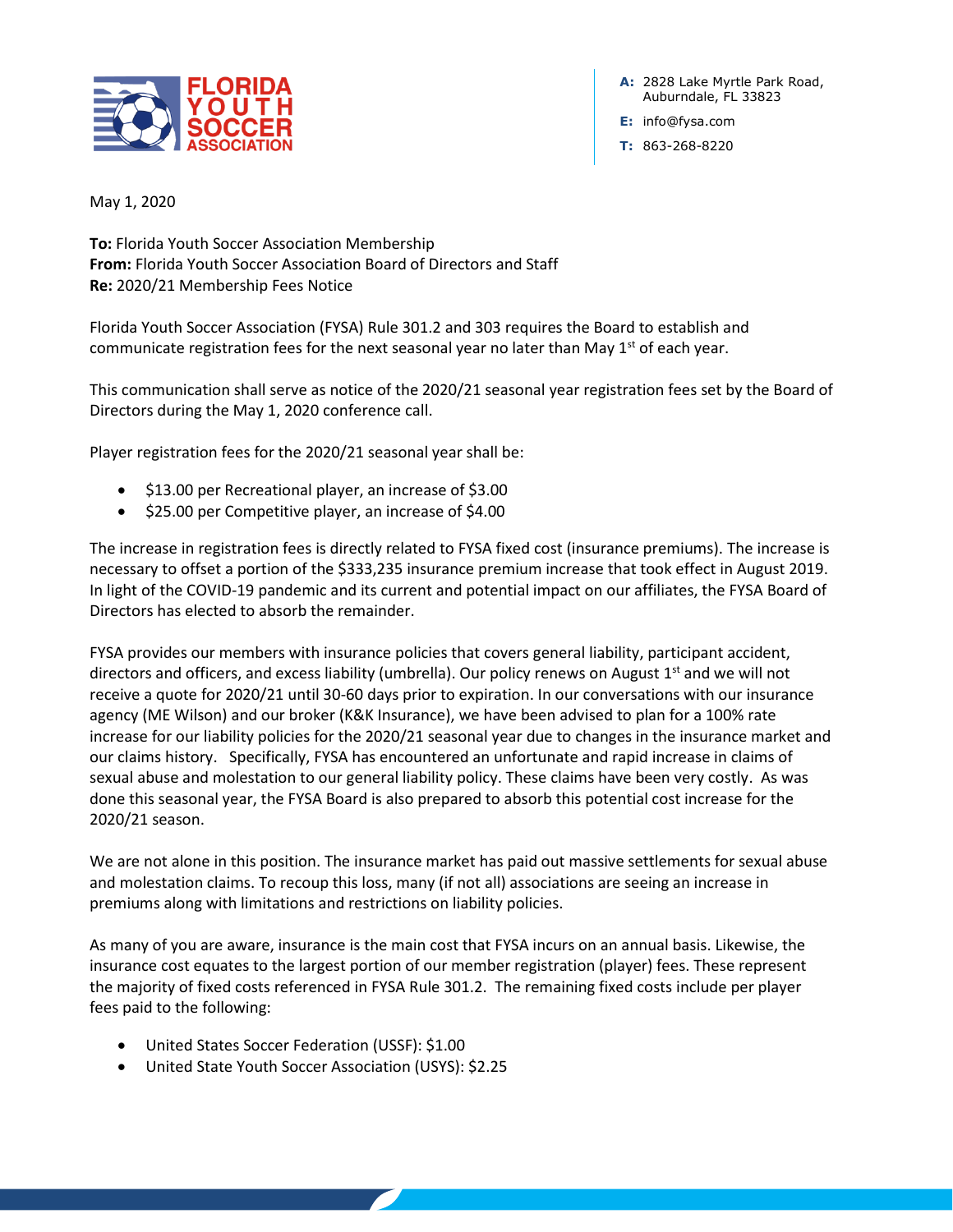

**A:** 2828 Lake Myrtle Park Road, Auburndale, FL 33823

**E:** info@fysa.com

**T:** 863-268-8220

For perspective, FYSA insurance premiums, expressed on a per player basis, for the past two seasonal years and the potential premium for the coming year are as follows:

18/19 - \$4.21 19/20 - \$6.85 20/21 - \$11.70\*

\*An FYSA-generated estimate based on currently available information. Fee includes combined premium for all coverages; only liability portions of the fee are expected to increase. Insurance premium is not tied to actual registrations. We provide an estimated count and the insurer develops a quote. There is not a premium reconciliation at the end of the season.

For the 2019/20 seasonal year, FYSA implemented a \$1.00 per player registration fee increase related to the USYS fee increase. Because we did not receive the notice of insurance increase prior to May 1 and had no reason to anticipate a dramatic increase, FYSA absorbed the full insurance cost increase of \$333,235 along with \$0.25 of the USYS \$1.25 fee increase. This totaled an estimated expense of nearly \$358,235 funded from FYSA reserves. The 2019/20 increase was the first FYSA fee increase since 2007/08 seasonal year.

We understand the frustration that any fee increase incites given the present challenges. Please know that we share your concerns. We are committed to doing all we can to lower our premiums. In the last seasonal year, FYSA has taken the following steps to limit the premium increase:

- Facilitated multiple quotes and explored all available options from experts in the insurance field
- Met with USYS regarding their policy limit requirements
- Transitioned to a new background check provider (J.D. Palatine)
- Mandated international background checks for non-US citizens
- Committed to a relationship with Praesidium, Inc., the industry standard for abuse prevention and protection. The Praesidium pathway to accreditation began in April 2020.

FYSA will be hosting a town hall meeting at the below date and time to discuss this proposed fee increase along with other FYSA matters:

## **FYSA Town Hall Meeting Wednesday, May 6, 2020 6:30pm EST (Meeting link to be distributed at a later date)**

In closing, we thank you for your commitment and dedication to FYSA. Please help us in our mission to ensure player safety, which will ultimately decrease our fixed costs.